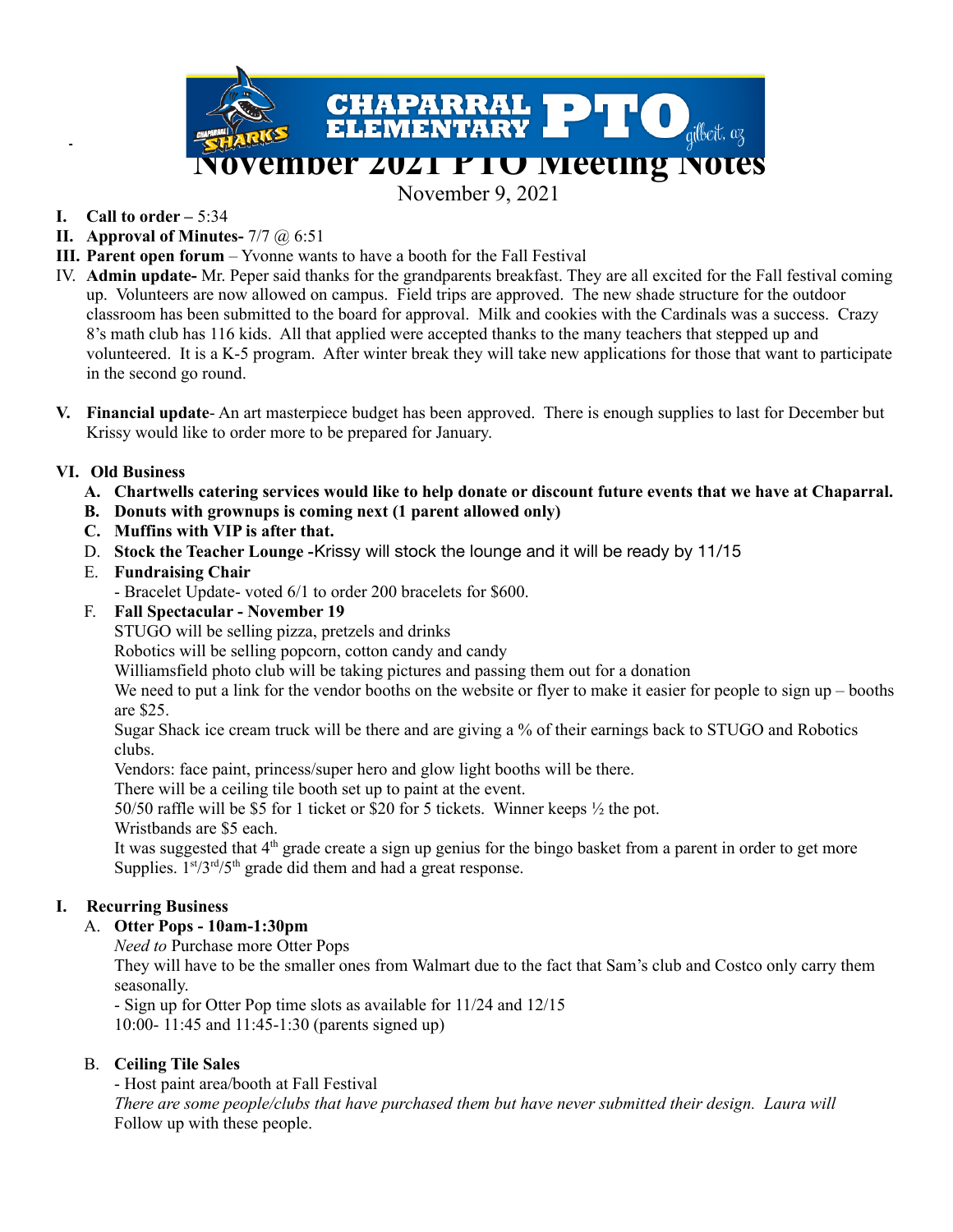#### **C. Restaurant Nights (Kelley)** *Information*

- Chick Fil A- they have offered to provide free coffee to teachers if we book a restaurant night. Kelley is still checking in on this for the future.

#### **II. New Business (20 minutes)**

#### **A. Food Drive - November 12 - 24**

7/7 Voted to approve \$200 for Student Lighthouse to use for Food Drive grade level incentive - 1st - Pizza Party, 2nd Popsicle Party

# B. **District Casino Night - November 19**

# *Information*

- Fundraising event

Yvonne (parent) volunteered to put together a financial literacy basket worth \$200+ dollars. She will have it delivered next week. She plans on putting a certificate for her services/seminar worth \$200, a board game like (monopoly?), books for various ages on financialliteracy, a piggy bank, etc. Basket winners that receive the highest \$ amount win \$150 prize.

#### **C. Holiday Shoppe - December 6 - 13 (Hayley)**

#### *Information*

- *-* Will receive an additional 10% from items with early sign up bonus
- *-* Set up 12/2 & 12/3, Preview Day 12/6, Last Day to Shop 12/13, Inventory Check and Clean Up 12/13 & 12/14
- *-* We will need lots of PTO and parent volunteer support for setup, shifts, and clean up to make this event happen **-cash/check only and in person shopping only.**

## **-\$ goes to help Helping Hands fund.**

- Promote on social media starting 11/15
- Send digital promo material to teachers by 11/15
- Send home flyers with item list 11/30

# D. **Teacher Holiday Lunch - December 14 (Krissy)**

#### *Information*

- Catered lunch for teachers and staff with parent donations \$500 dollar limit so ask for donations again to offset the cost. Possible vendor is Vito's Italian food.

E. PTO -favorite things party will happen after the PTO meeting. Location is TBD. Bring your favorite thing to party for the gift exchange (\$20 value)

#### **F. Jingle Jog - December 16 (Hayley)** *Information*

- Held during school hours by grade level
- PTO sells bells (\$2 each) we have plenty in stock

#### *Action*

- Create flyer
- Add bells to Shark Store
- Promote on social media starting 11/29
- Send home flyers by 12/9
- Confirm bikes for admin to ride
- Create playlist for event

## G. **HD South Community Brick**

HD Brick will be put in Downtown Gilbert near museum with Chaparral name and logo.